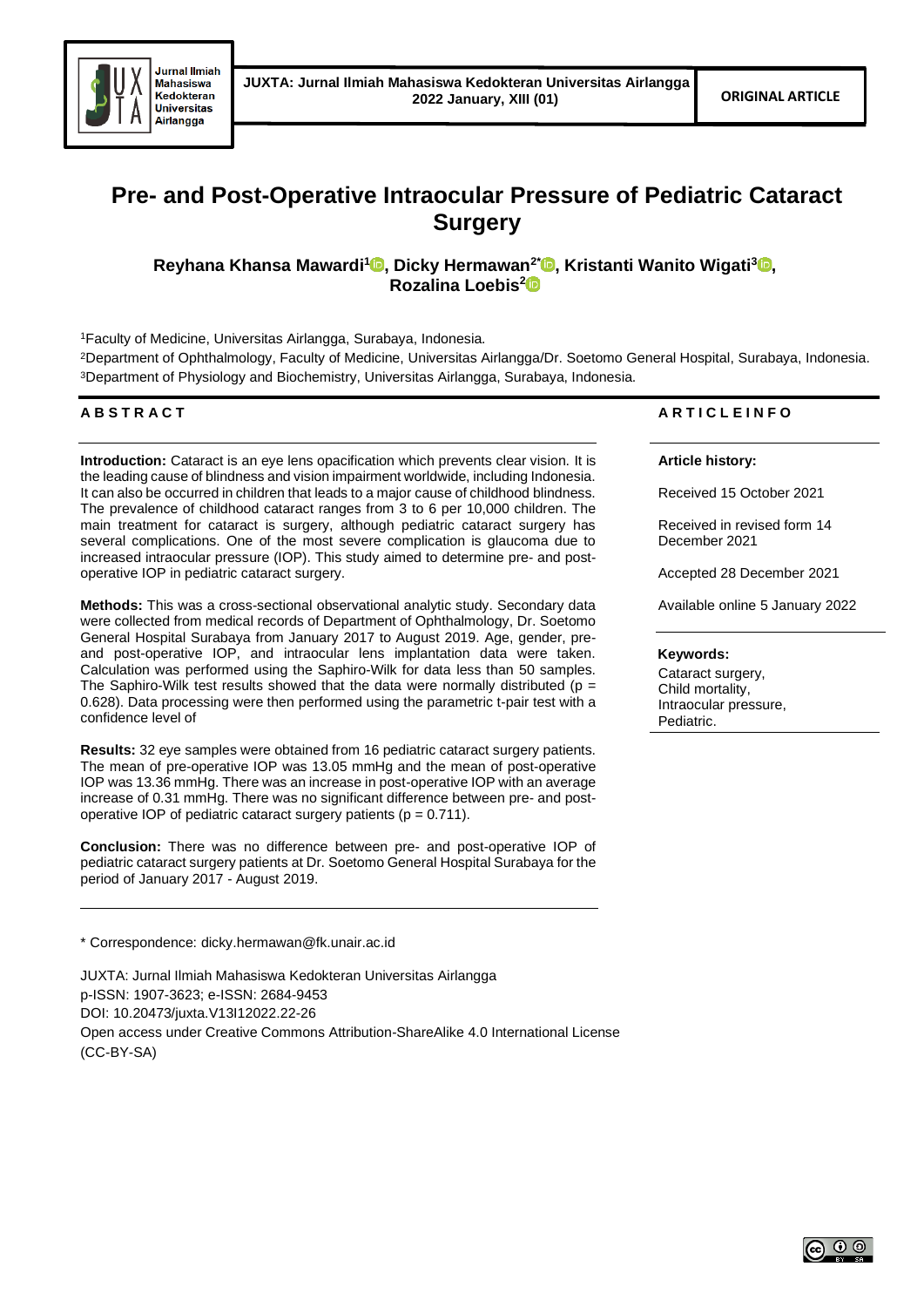#### **Introduction**

Cataract is a clouding of the lens in the eye that can impair eye vision. It may be partial or complete and can occur in one or both eyes. It is the leading cause of blindness and visual impairment worldwide. According to WHO, <sup>1</sup> 95 million people worldwide had experienced vision impairment due to cataracts. It is responsible for 51% of world blindness, which represents about 20 million people, and is expected to reach 40 million people worldwide by 2020.

In Indonesia, blindness due to cataracts is still quite high, reaching 3% of the population. <sup>2</sup> Most cataract cases are related to an aging process, but some of them are also caused by several other causes, such as eye injury, inflammation, and several other eye disorders. Cataracts can also be suffered by children. Around 70 million vision loss in the world occurred early in childhood, and 10 million (14%) of them are due to cataracts. <sup>3</sup> Pediatric cataracts affect around 200,000 children worldwide, with prevalence ranging from 3 to 6 per 10,000 live births. This causes pediatric cataracts to be the leading cause of blindness in children. 4

The treatment of choice for cataract is eye surgery with an extraction of the defect lens, then replaced by an artificial intraocular lens. With the right techniques, cataract surgery can lead to a good result. However, pediatric cataract surgery has several complications and one of the most severe one is glaucoma. Glaucoma is caused by an abnormal increase of intraocular pressure (IOP). According to Parks, *et al*, 5 in children who have had cataract surgery without intraocular lens implantation at more than 2 months of age, about 54% suffer from aphakic glaucoma. According to Rabiah, *et al.*, <sup>6</sup> children who underwent cataract surgery at the age of 9 months, 37% were more likely to suffer from glaucoma compared to 6% of children who underwent surgery after 9 months old. According to Vishwanath, *et al.*, <sup>7</sup> children who have had bilateral cataract surgery in the first month of life were 50% more likely to suffer from glaucoma compared to 15% of children who underwent surgery later.

Hence, pediatric cataract surgery has some serious complications and one of them is glaucoma which has a clinical sign of increased IOP. Therefore, conducting research on the comparison of pre- and post-operative IOP in pediatric cataract surgery was the point of interest of this study.

# **Methods**

This was a cross-sectional observational analytic study to determine the differences in pre- and post-operative IOP in pediatric cataract surgery. Secondary data were collected from medical records of Department of Ophthalmology, Dr. Soetomo General Hospital Surabaya from January 2017 to August 2019.

The study population included all pediatric cataract surgery patients at Dr. Soetomo General Hospital Surabaya from 1 January 2017 to 31 August 2019. Total sampling was used for patients who met the inclusion criteria. Exclusion criteria was incomplete data in the medical record.

Variables included age, gender, pre- and postoperative IOP, and intraocular lens implantation. Data processing and analyzing were performed using Microsoft Excel and IBM SPSS Statistic version 23 and represented in tables.

IOP was measured using a schiotz tonometer moments before surgery after the anaesthesia. Subjects were divided into two age groups of less and more than 24 months. This division was based on different opinion between ophthalmologists about intraocular lens placement in pediatric cataract surgery. Younger patients tend to have a non-optimal ocular size, hence an intraocular lens implantation will tighten the space inside. An optimal development of the ocular size will be reached at the age of 2 years old.

# **Results**

## **General Characteristics of Children Underwent Pediatric Cataract Surgery**

From 16 pediatric patients, it was found that the most pediatric cataract surgery patients varied from 1 month old to 2 years old (11 patients, 68.8%), males (9 patients, 56.3%), and had an intraocular lens implantation (24 of 32 eyes, 75%).

| Table 1. General characteristics           |    |      |  |  |  |  |
|--------------------------------------------|----|------|--|--|--|--|
| <b>Characteristics</b>                     | n  | %    |  |  |  |  |
| Age                                        |    |      |  |  |  |  |
| Neonate (0 to 1 month old)                 | O  | n    |  |  |  |  |
| Infant (1 month to 2 years old)            | 11 | 68.8 |  |  |  |  |
| Young child (2 to 6 years old)             | 2  | 12.5 |  |  |  |  |
| Child (6 to 12 years old)                  | 0  | 0    |  |  |  |  |
| Adolescent (12 to 18 years old)            | 3  | 18.7 |  |  |  |  |
| <b>TOTAL (Patient)</b>                     | 16 | 100  |  |  |  |  |
|                                            |    |      |  |  |  |  |
| Gender                                     |    |      |  |  |  |  |
| Male                                       | 9  | 56.3 |  |  |  |  |
| Female                                     | 7  | 43.7 |  |  |  |  |
| <b>TOTAL (Patient)</b>                     | 16 | 100  |  |  |  |  |
| Intraocular lens implantation complication |    |      |  |  |  |  |
| Aphakic                                    | 8  | 25   |  |  |  |  |
| Pseudophakic                               | 24 | 75   |  |  |  |  |
| <b>TOTAL (Eye)</b>                         | 32 | 100  |  |  |  |  |
| Source: Research data, processed           |    |      |  |  |  |  |

Table 2. Comparison of pre- and post-operative IOP of pediatric cataract surgery

| <b>Intraocular</b><br><b>Pressure</b> | Oculi<br>(n) | Mean<br>(mmHg) | <b>Deviation</b><br>standard<br>(mmHq) | Р-<br>value |
|---------------------------------------|--------------|----------------|----------------------------------------|-------------|
| All                                   |              |                |                                        |             |
| Pre-operative                         | 32           | 13.05          | 3.36                                   | 0.771       |
| Post-operative                        | 32           | 13.36          | 3.39                                   |             |
| Younger than                          |              |                |                                        |             |

**24 months old**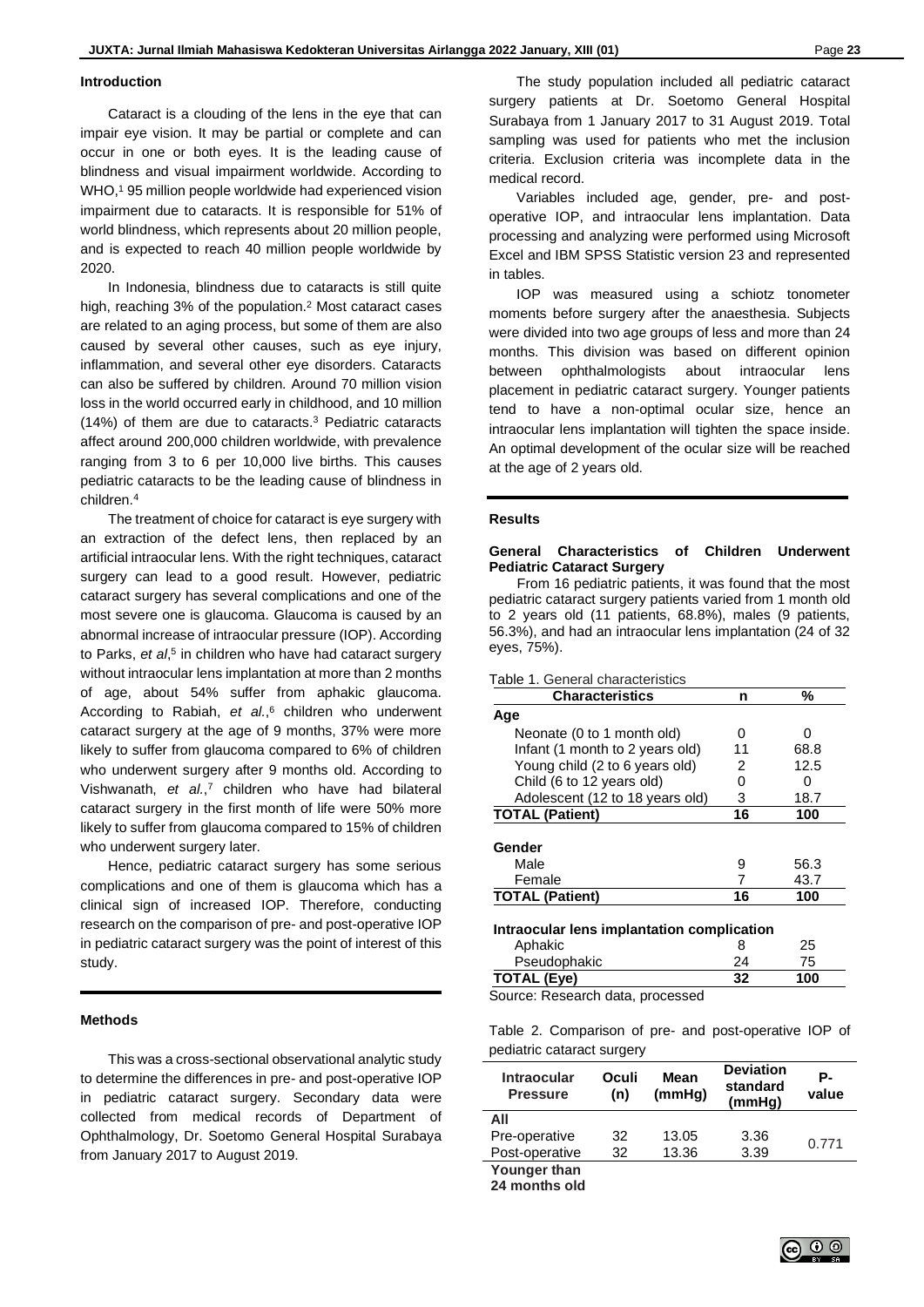| Pre-operative                      | 20 | 12.39 | 3.50 |       |  |  |
|------------------------------------|----|-------|------|-------|--|--|
| Post-operative                     | 20 | 13.58 | 3.56 | 0.197 |  |  |
| Older than 24                      |    |       |      |       |  |  |
| months old                         |    |       |      |       |  |  |
| Pre-operative                      | 12 | 14.15 | 2.92 |       |  |  |
| Post-operative                     | 12 | 13.00 | 3.21 | 0.494 |  |  |
| Aphakic                            |    |       |      |       |  |  |
| Pre-operative                      | 8  | 10.63 | 3.15 |       |  |  |
| Post-operative                     | 8  | 12.29 | 3.89 | 0.307 |  |  |
| Pseudophakic                       |    |       |      |       |  |  |
| Pre-operative                      | 24 | 13.86 | 3.08 |       |  |  |
| Post-operative                     | 24 | 13.72 | 3.21 | 0.891 |  |  |
| Source: Decearch data<br>processed |    |       |      |       |  |  |

Source: Research data, processed

# **Comparison of Pre- and Post-operative IOP of Pediatric Cataract Surgery**

The Saphiro-Wilk test results showed a p-value of 0.628, a normal distribution value ( $p > 0.05$ ). Data processing was then performed using the paired parametric t-test with a confidence level of 95%. Comparison of pre- and post-operative IOP in pediatric cataract surgery showed a pre-operative IOP mean of 13.05 mmHg and a post-operative IOP mean of 13.36 mmHg with a p- value of 0.711.

Comparisons in between each age group of younger and older than 24 months old showed no significant results. In the age group of patients younger than 24 months old, accounts for 20 eyes, the mean of pre-operative IOP were 12.39 mmHg and the post-operative IOP were 13.58 mmHg with a p value of 0.197. In the age group of patients older than 24 months old, accounts for 12 eyes, the mean of preoperative IOP were 14.15 mmHg and the post-operative IOP were 13.00 mmHg with a p value of 0.494.

Comparisons were also performed in between group of aphakic and pseudophakic patients. In the aphakic group, accounts for 8 eyes, the mean of pre-operative IOP were 10.63 mmHg and the post-operative IOP were 12.29 mmHg with a p value of 0.307. In the pseudophakic group, accounts for 24 eyes, the mean of pre-operative IOP were 13.86 mmHg and the post-operative IOP were 13.72 mmHg with a p value of 0.891.

#### **Discussion**

The results showed that the age distribution of most pediatric cataract surgery patients was in the age group of 1 month old to 2 years old, as much as 11 patients (68.8%). This distribution domination might be due to the optimal time to perform cataract surgery, which is around the age of 4 to 8 weeks old. Cataract surgeries performed on children younger than 4 weeks old can increase the risk of secondary glaucoma. <sup>8</sup> According to Khokar, *et al*., 3 cataract surgeries performed on children under 7 months old can increase the risk of glaucoma. However, this result differs from Wenwen He, *et al*. <sup>9</sup> who stated that the most age in pediatric cataract surgery in Shanghai was between 2 to 6 years old (53.75%) and not of the age of 1 month old to 2 years old (21.43%). Lin, *et al*. <sup>10</sup> also stated that the most pediatric cataract surgery patients at the Zhongshan Ophthalmic Center (ZOC) was in the age group of 2 to 6 years old (29.22%) and not in the age group of 1 month old to 2 years old (19.23%). This difference in age distribution

may be due to differences in sample size and sociodemographic characteristics in each study.

Patients were dominated by male children, as much as 9 patients (56%). This is likely due to differences in care patterns for boys and girls. <sup>11</sup> In addition, there are studies stated that in Tanzania, girls are indeed more likely to delay treatment than boys. <sup>12</sup> Until now, there has been no comprehensive study that confirms that genetic factors might affect boys' tendency in developing cataracts. <sup>11</sup> The results of this study did not differ from the study of Wenwen He, *et al*., <sup>9</sup> which stated that the most sex in pediatric cataract surgery patients in Shanghai were male with 296 of 493 cases (60%). According to Repka, *et al*., <sup>13</sup> male also dominated the pediatric cataract surgery in 504 of 994 cases (51%). Katibeh, *et al*. <sup>11</sup> also stated that the incidence of pediatric cataracts in boys is 10% higher than in girls (54.8% vs 44.2%). Gilbert and Chomette<sup>12</sup> also found that of 6,854 patients with bilateral pediatric cataract surgery, only 2,505 (36.5%) were female. Many developing countries have the same gender pattern in which ⅔ of the total number of pediatric cataract operations are performed on boys.<sup>11</sup>

Based on the obtained data, all patients with pediatric cataract surgery suffered from bilateral cataracts, thus the surgery should be performed on both eyes as soon as possible. This might be due to the sample of this study was all children and most of the cases were congenital cataracts. According to Bashour, <sup>14</sup> unilateral cataracts are commonly the result of a sporadic incidents such as ocular abnormalities and trauma, while bilateral cataracts are mostly due to congenital diseases caused by several factors including genetic or chromosomal abnormalities, prematurity, TORCH infection, and other diseases. The results of this study are also in line with Ambroz, *et al*., 15 which stated that of the 63 pediatric cataract surgery patients in Switzerland, 37 patients had bilateral cataracts while only 26 other had unilateral cataracts.

From 32 eyes of pediatric cataract patients who underwent pediatric cataract surgery, 24 eyes (75%) had intraocular lens implanted. Surgical procedures followed by implantation of intraocular lens had been confirmed improving patients' visual quality, although the risk of complications such as turbidity of the posterior lens capsule and glaucoma can still be a problem in pediatric patients. 1 With the development of surgical techniques and the implantation of intraocular lens, the results in pediatric cataract surgeries have dramatically improved. <sup>16</sup> The results of this study are similar to Ambroz, *et al*. <sup>15</sup> who stated that of 63 patients (94 eyes), 35 patients (49 eyes) received intraocular lens implantation, while 28 other patients (45 eyes) were left aphakic. Biler, *et al*., <sup>17</sup> found that from 78 eyes implanted with intraocular lens, 66 eyes (84.6%) showed the development of BCVA by 2 lines. This proves that the implantation of intraocular lens can improve the visual quality of patients with pediatric cataract surgery, although post-operative complications shoul be recognized. 17

The mean pre-operative IOP of pediatric cataract patients was 13.05 mmHg with a standard deviation of 3.36. Whereas the mean post-operative IOP for pediatric cataract patients was 13.36 mmHg with a standard deviation of 3.39. Overall, there were non-statistically significant differences between pre- and post-operative IOP. There was an increase in post-operative IOP with an average increase of 0.31 mmHg. Nevertheless, even after the post-operative IOP increases, it is still in the normal range of 10-20 mmHg.<sup>18</sup> IOP of more than 21 mmHg can be categorized as ocular hypertension and might develop a glaucoma if IOP has reached more than 26 mmHg. <sup>6</sup> The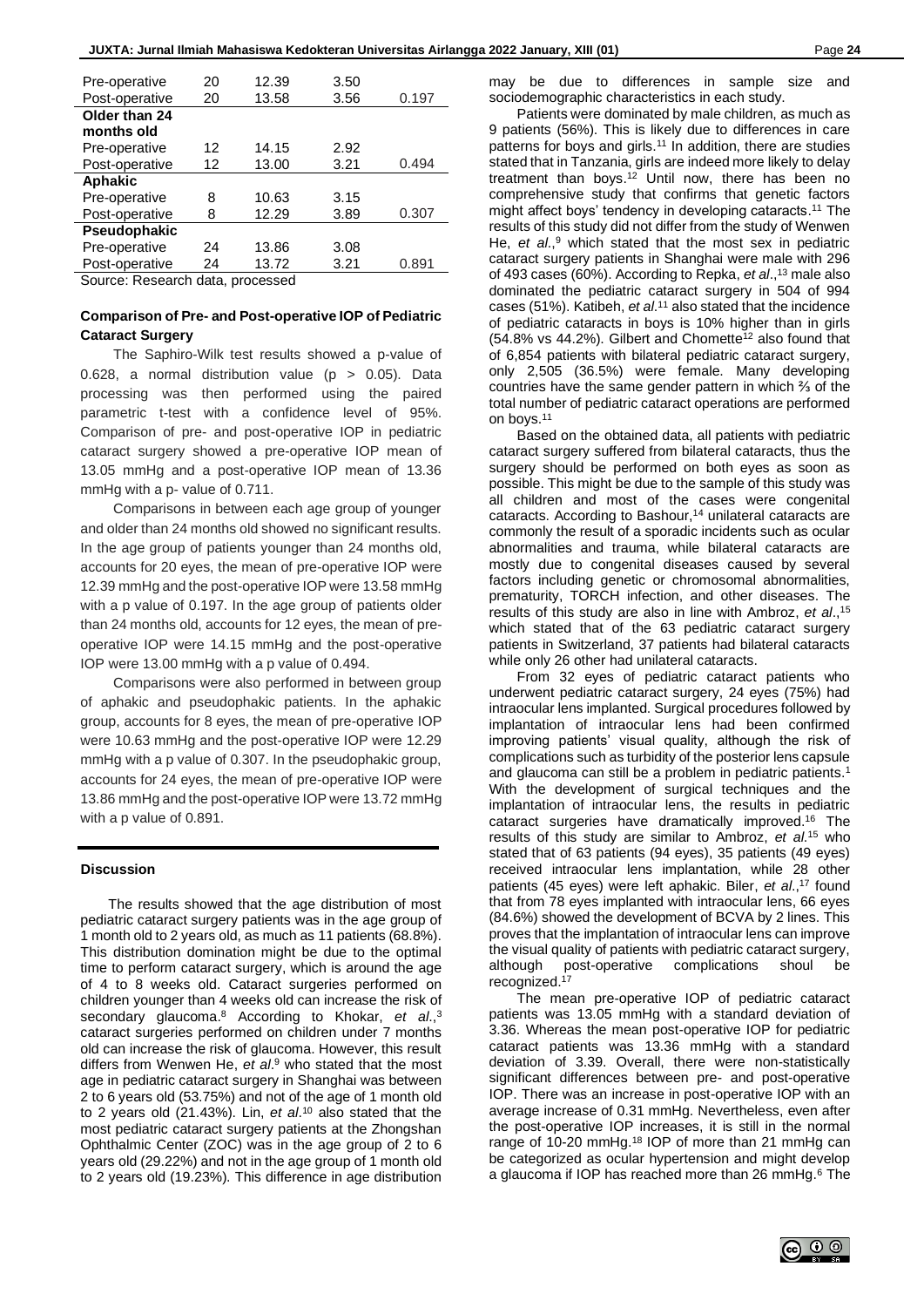increase in IOP after pediatric cataract surgery can be caused by several things, including post-operative inflammation and anaesthetic effect. This study showed similar results to Chen, *et al*. <sup>18</sup>, which stated that 58.7% of patients with pediatric cataract surgery experienced an increase in post-operative IOP. On the contrary, other studies found only 20.7% of patients with pediatric cataract surgery found an increase in IOP post-operatively.<sup>19</sup> This differences can be caused by differences in the sample size, operating techniques, types of anaesthesia, and IOP measurement tools that may differ in accuracy.

The mean pre-operative IOP in pediatric cataract surgery patients aged younger than 24 months old was 12.39 mmHg with a standard deviation of 3.50 and the mean post-operative IOP was 13.58 mmHg with a standard deviation of 3.56. There was an increase from preoperative IOP to post-operative IOP, with an average increase of 1.19 mmHg. Whereas, patients with pediatric cataract surgery at the age older than 24 months old had an average pre-operative IOP of 14.15 mmHg with a standard deviation of 2.92 and a mean post-operative IOP of 13.00 mmHg with a standard deviation of 3.21. In contrast to the age group younger than 24 months old, it turns out that in the older group, there was a decrease in post-operative IOP with an average decrease of 1.15 mmHg. This can occur because post-operative glaucoma is indeed greatly influenced by the age at surgery. The risk of developing post-cataract glaucoma is significantly lower in surgeries of children aged more than 9 months old.<sup>20</sup> Compared to children who underwent surgery at the age of 2 years old or more, the risk of glaucoma increases between 5.8-9.4 times among children who underwent surgery in the first 8 months of life.<sup>20</sup> This might be caused by the filtration angle in the eye of neonates which is susceptible to post-operative inflammation. <sup>18</sup> Haargaard, *et al*. <sup>20</sup> also stated that in the 5 years post-cataract surgery, glaucoma develops in about 12.7% of patients who underwent cataract surgery at the age younger than 9 months old, while in patients who underwent the surgery later, only 1.8% develop glaucoma. However, there are some things that must be considered, that the occurrence of glaucoma in this age group is not only caused by an increase in IOP, but can also due to a decrease in IOP. In addition, corneal thickness can also affect IOP results. Patients with thick corneas tend to have higher IOP. Although post-operative IOP did not elevate drastically, IOP monitoring and follow-up in pediatric cataract surgery patients must be routinely performed to prevent the development of glaucoma.

The mean pre-operative IOP in aphakic patients was 10.63 mmHg with a standard deviation of 3.15 and the mean post-operative IOP was 12.29 mmHg with a standard deviation of 3.89. There was an increase from preoperative IOP to post-operative IOP, with an average increase of 1.66 mmHg. Whereas, pseudophakic patients had a mean pre-operative IOP of 13.86 mmHg with a standard deviation of 3.08 and a mean post-operative IOP of 13.72 mmHg with a standard deviation of 3.21. Unlike the aphakic group, it turns out that in the pseudophakic group, there was a decrease in post-operative IOP with an average decrease of 0.14 mmHg. According to Sahin, *et al*., <sup>21</sup> of 249 eyes without intraocular lens, 12 (4.8%) of them had a very high IOP and developed glaucoma. Meanwhile, from 220 eyes that were implanted with intraocular lens, no patients suffered from post-operative glaucoma. Asrani, *et al*. <sup>22</sup> also stated that of 124 eyes in aphakic patients, there were 14 eyes (11.3%) suffering from glaucoma, whereas in 377 eyes that received intraocular lens implantation, only 1 eye had a glaucoma. Trivedi, *et al*. <sup>19</sup> also reported that 8

(17%) of 47 eyes without intraocular lens were diagnosed with glaucoma, while only 10 (3.8%) of 266 eyes with intraocular lens implanted were diagnosed with glaucoma. Glaucoma in aphakic patients is caused by high IOP that may be due to the absence of a lens. The aphakic condition is causing the disappearance of support for trabecular meshwork. Simon, *et al*. <sup>23</sup> stated that the risk of aphakic glaucoma can occur if cataract surgery is performed at a very early age. This variability has been associated with differences in patient population, type of cataract, age at surgery, definition of glaucoma, and length of follow-up. In the study of Sahin, *et al*., <sup>21</sup> which refers to the previous studies, the age at surgery is also a major factor because very young patients tend to develop aphakic condition. Some other studies also claim that intraocular implantation can reduce the risk of post-pediatric cataract glaucoma. 21 Intraocular lens implantation could prevent toxic vitreous metabolites from entering the anterior chamber. It can be inferred that intraocular lens implantation, in some cases, is protective against glaucoma. <sup>21</sup> Follow-up must still be performed in pseudophakic patients to avoid the development of post-operative glaucoma.

### **Conclusion**

Based on the results, it can be concluded that the mean pre-operative IOP in pediatric cataract surgery patients at Dr. Soetomo General Hospital Surabaya in the period of 1 January 2017 to 31 August 2019 was 13.05 mmHg, while the mean post-operative IOP was 13.36 mmHg. There was no difference found between pre- and post-operative IOP of pediatric cataract surgery.

It is necessary to fill in IOP data in a more complete medical records, observation of IOP in adolescent or adult patients who previously had pediatric cataract surgery, as well as further research with a larger sample size. A longer study period should be performed, hence the results can better represent the population.

#### **Acknowledgement**

Lavish praises are given to those who have participated in this study. Deepest gratitude is given to the mentors for the unbending guidance during the processes of this study. Praises should also be given to the staff of Department of Research and Development and medical record in Dr. Soetomo General Hospital Surabaya, who had been a major help in the ethical licenses bureaucracy and data collection. Last but not least, for the dearest colleagues and friends who had been a great support throughout this study.

#### **CONFLICT OF INTEREST**

The author stated there is no conflict of interest in this study.

#### **REFERENCES**

- 1. World Health Organization. Priority Eye Diseases. *who*, https://iposc.org/sites/default/files/pehdocuments/who\_priority-child\_blindness\_0.pdf (2014).
- 2. Kementerian Kesehatan Republik Indonesia. Menkes: Katarak Penyumbang Kebutaan Terbesar. *Kementerian Kesehatan Republik Indonesia*,